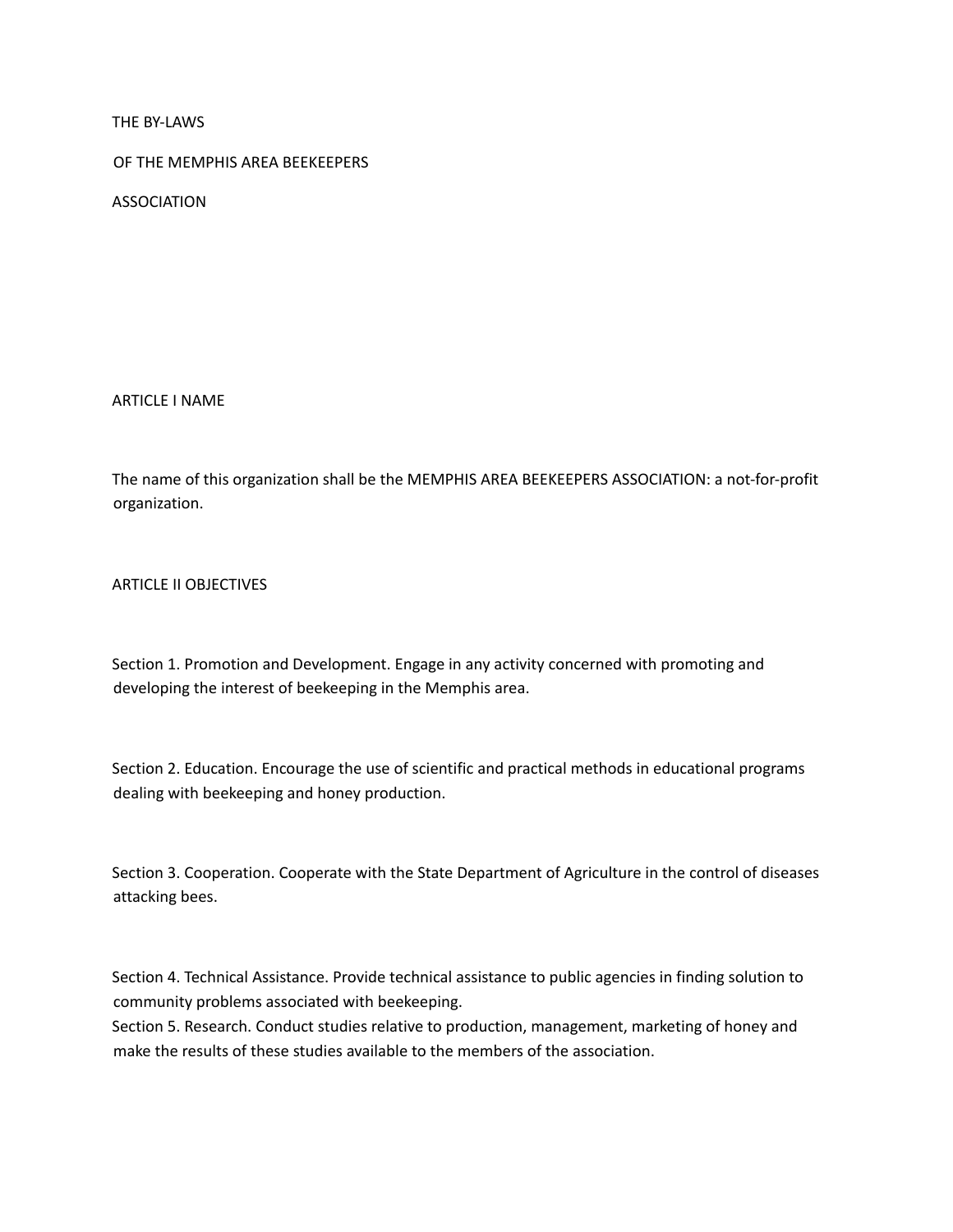Section 6. Apiary. An apiary shall be established & maintained for the education, research, & benefit of the Association & its' membership.

### ARTICLE III MEMBERSHIP

Section 1. Qualification. Any person interested in beekeeping, may become a member upon payment of the annual membership fee.

Section 2. Membership year. The membership year shall be from April 1 through March 31.

Section 3. Dues. Dues are payable April 1 of each year.

The annual fee for membership dues shall be established by the Association.

Section 4. Lifetime Memberships. Upon the occasion of a lifetime membership awarded by the Association, a certificate commemorating the event shall be presented to the member with the appreciation of the Association.

ARTICLE IV DIRECTORS

Section 1. Powers. The affairs of the Association shall be managed by the board of directors of the Association, with the approval of the membership.

Section 2. Number, Tenure, & Qualifications.

The Board of directors shall be elected at the November meeting of the Association by a majority vote of the members present. The board of directors shall be composed of ten directors, five of whom shall be officers of the Association. The term of directors shall be one year. Members of the Association in good standing are eligible for nomination and election to the board of directors.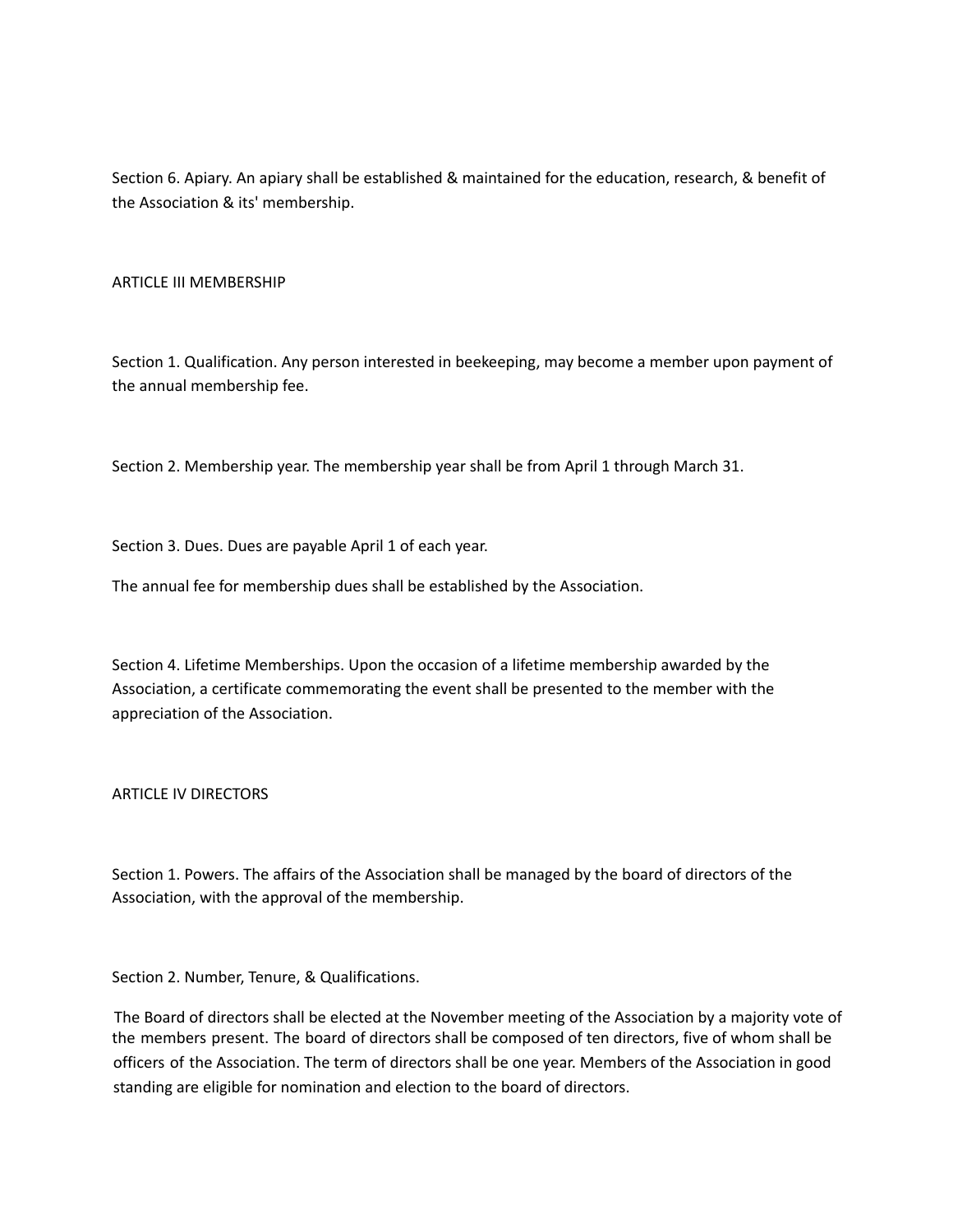All board members shall serve without pay. All Directors & Officers shall not hold the same office for a period exceeding two consecutive years.

Section 3. Removal. Any director of the Association may be removed by a majority vote of the members present at any regular meeting of the Association.

Section 4. Annual Meeting. The annual meeting of the Association shall be held on the second Monday of December, at 7:30., at the regular meeting place, or at such other date or place, as shall be designated from time to time by the board of directors and stated in the notice of the meeting. Officers and directors for the coming year shall be installed at the annual meeting.

Section 5. Regular Meetings. Regular meetings of the Board of Directors shall be held at such place and at such time as the board shall determine from time to time.

Section 6. Special Meetings. Special meetings of the members of the Association may be called by the president or may be called upon request to the president in writing by twenty-five percent of the membership. A minimum of ten days written notice shall be provided to the members prior to the scheduled date of such meeting. The notice shall include the purpose of the called meeting.

Special meeting of the board of directors may be held at any time, on the call of the president or secretary, and shall be called by the secretary on written request of three (3) directors.

Section 7. Quorum. At a regular or special meeting, a majority of the members present shall constitute a quorum, unless the act of a greater number is required by the by-laws of the Association.

Section 8. Order of Business. The order of business for all meetings of the association, unless changed by a majority vote of members present, shall be as follows:

A. Call to Order B. Invocation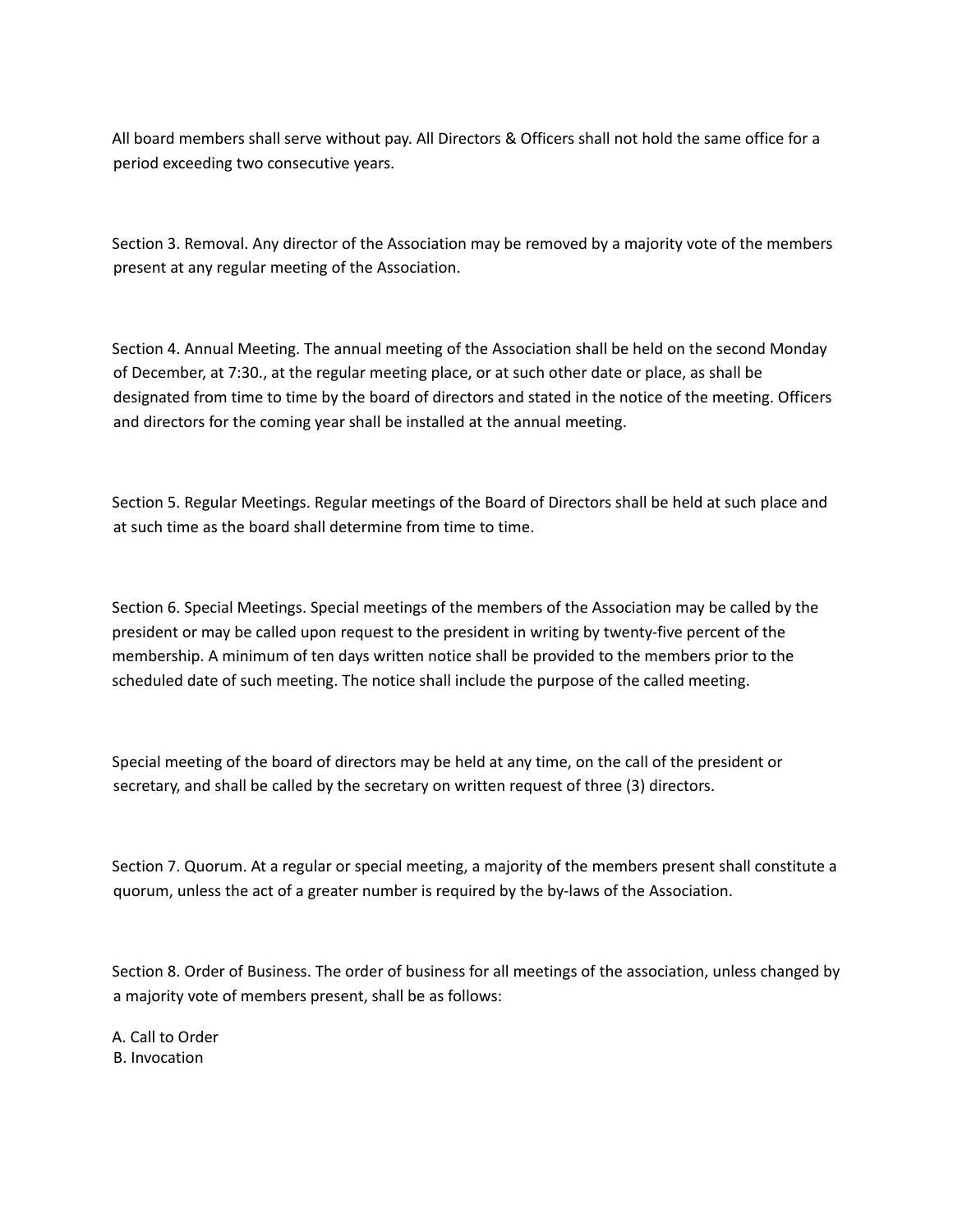C. Recognition of Visitors

D. Program

E. Special Announcements

F. Reading of the Minutes of the Previous Meeting

G. Fiscal Reports

- H. Reports of the Officers
- I. Reports of acting committees
- J. Unfinished Business
- K. New Business
- L. Election of Officers [November Meetings] M. Installation of Officers [Annual

Meeting] N. Adjournment

The business meeting shall, in all other respects, follow Roberts' Rules of Order when conducting the business of the Association.

Section 9. Vacancies. Any vacancy occurring in the governing body shall be filled by the membership for the unexpired term by the majority of the members present at the next regular meeting.

Any member of the board of directors not attending three (3) board meeting in succession shall be automatically removed from office if no reasonable excuse is presented, as determined by a majority of the Board.

Section 10. Ex-Officio Members of the Board of Directors. The chairman of all committees approved by the Board of Directors of the Association shall be ex-officio members of the Board. The Board of Directors may appoint other ex-officio members to promote liaison with health agencies or organizations. Ex-officio members shall not have the power to vote. ARTICLE V OFFICERS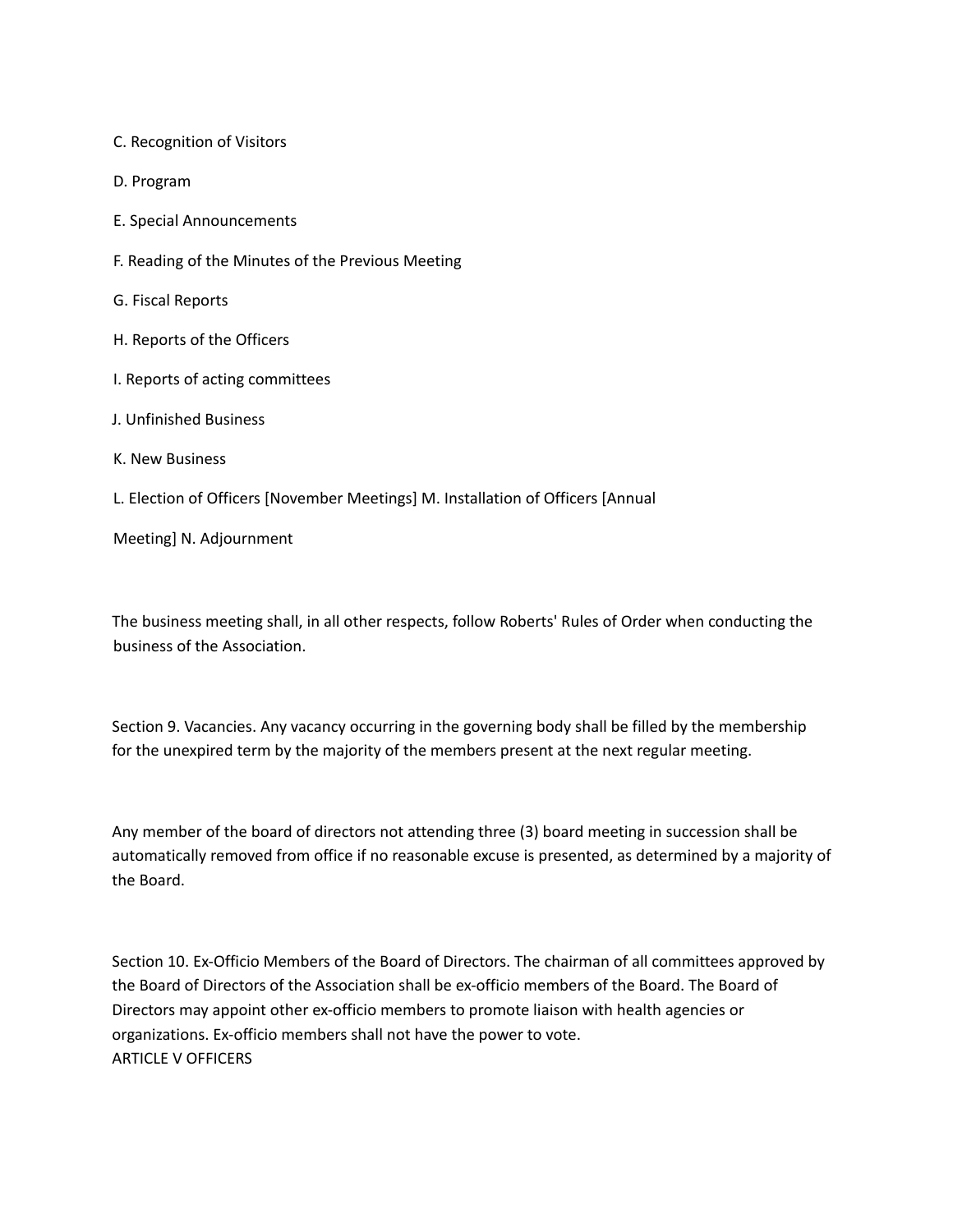Section 1. Number of Officers. The officers of the Association shall be President, Vice-President, Recording Secretary, Corresponding Secretary, and Treasurer.

Section 2. Election and Term of Officers. The officers of the association shall be elected prior to the annual meeting of the association by a majority vote of the members present at a regular meeting. All officers of the Association shall not hold the same office for a period exceeding two consecutive years.

Section 3. Removal. Any officer may be removed in the best interest of the Association by a majority vote of the members present at a regular meeting.

Section 4. Vacancies. A vacancy in any office because of death, resignation, or removal will be filled by the membership for the unexpired term by the majority of the members present at the next regular meeting.

Section 5. President. The President shall be the chief executive of the Association and, subject to the control of the board of directors, shall have general responsibility over the affairs of the association and shall see that all orders and resolutions of the board of directors are carried into effect. He shall, when present, preside at all meetings of the board of directors, and regular and special called meetings of the membership of the Association, and may appoint committees necessary to conduct the affairs of the Association.

Section 6. Vice President. The Vice President shall perform such duties as from time to time may be assigned to him/her by the president or by the board of directors.

In the absence of the president, the vice president shall perform the duties of the president and when so acting, shall have all the powers of and be subject to all the restrictions upon the president. He/she shall coordinate and introduce the program for each monthly meeting by contacting speakers, obtaining the visual aids and equipment, and helping to set up as necessary. The Vice President shall receive and maintain an accurate inventory list of the hive equipment and program aids owned by the Association.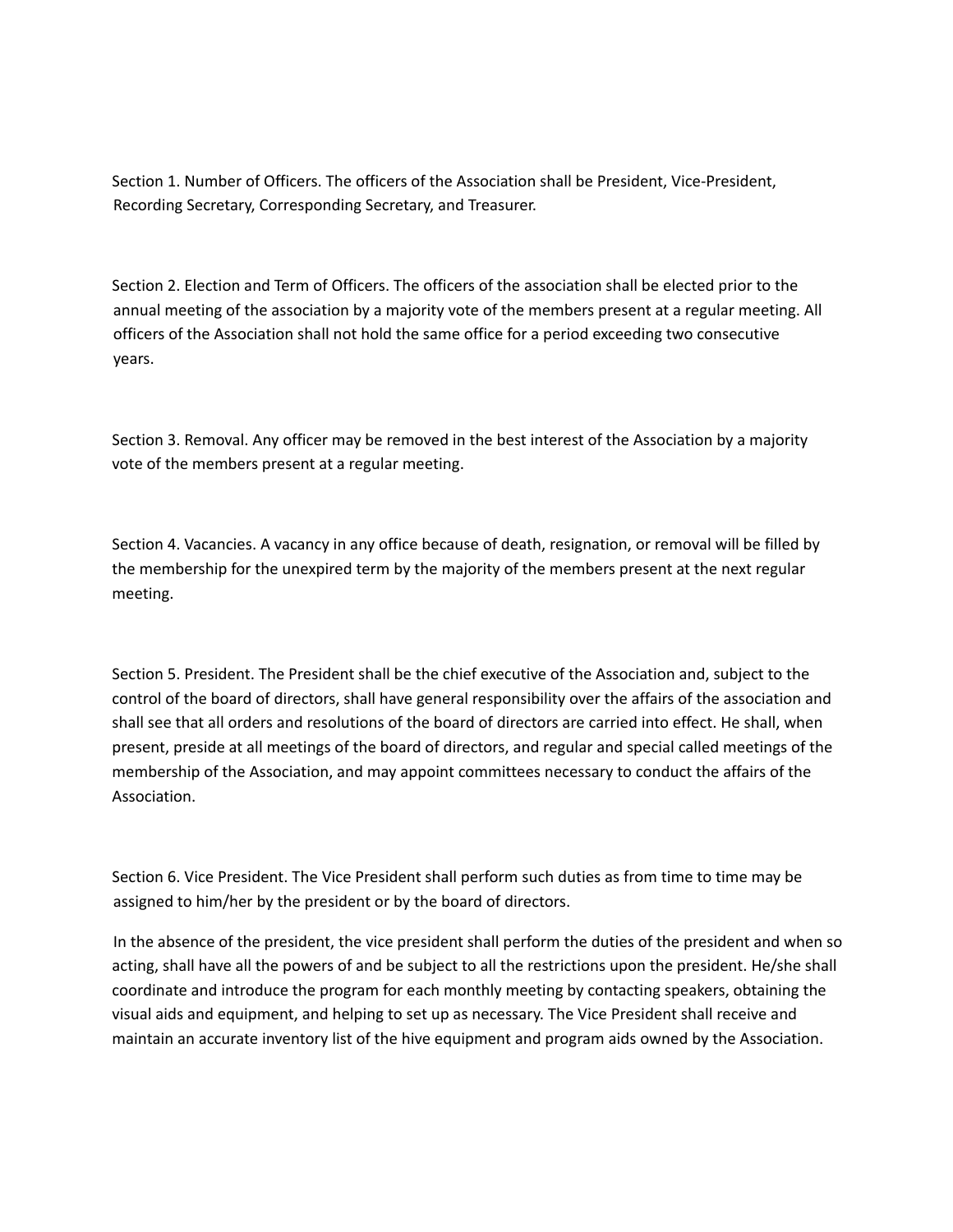Section 7. Recording Secretary. The recording secretary shall have the responsibility of seeing (a) that the minutes of the meetings of the Board of Directors an regular and special membership meetings are kept in books provided for the purposes; (b) that all notices are duly given in accordance with the provisions of these by-laws; (c) that the association records are properly and safely maintained; (d) that a register of the post office address and the phone number of each member is kept; (e) that such other duties as may be assigned by the president or the board of directors are performed; and (f) that the association activities are reported to the official state association newsletter for monthly publication.

Section 8. Corresponding Secretary. The corresponding secretary shall have the responsibility of (a) acquiring and distributing door prizes, door prize tickets, name tags, and hand out materials for monthly meetings and the short course, (b) maintaining meeting attendance logs and follow up contacts for new members and guests and to serve as hospitality coordinator, (c) reporting local association activities, gather articles, photos, etc., for monthly mailing to all association members, and (d) performing other duties as may be assigned by the president or the board of directors.

Section 9. Treasurer. The treasurer shall, (a) have charge and custody of and be responsible for all funds of the association, receive and give receipts for monies owed and payable to the association, and deposit all such monies in the name of the association in such bank as shall be selected by the board of directors, (b) in general, perform all the duties of the office of Treasurer, and such other duties as from time to time may be assigned by the President or by the Board of Directors, and (c) send association members' dues for the state association membership to that state association and to report their addresses and phone numbers to the recording secretary.

#### ARTICLE VI COMMITTEES

Section 1. Nominating Committee. The nominating committee shall consist of not less than three (3) and not more than five (5) members. It shall be appointed by the President no later than the August meeting and shall serve for one year.

It shall be the duty of the nominating committee to nominate candidates for election as officers,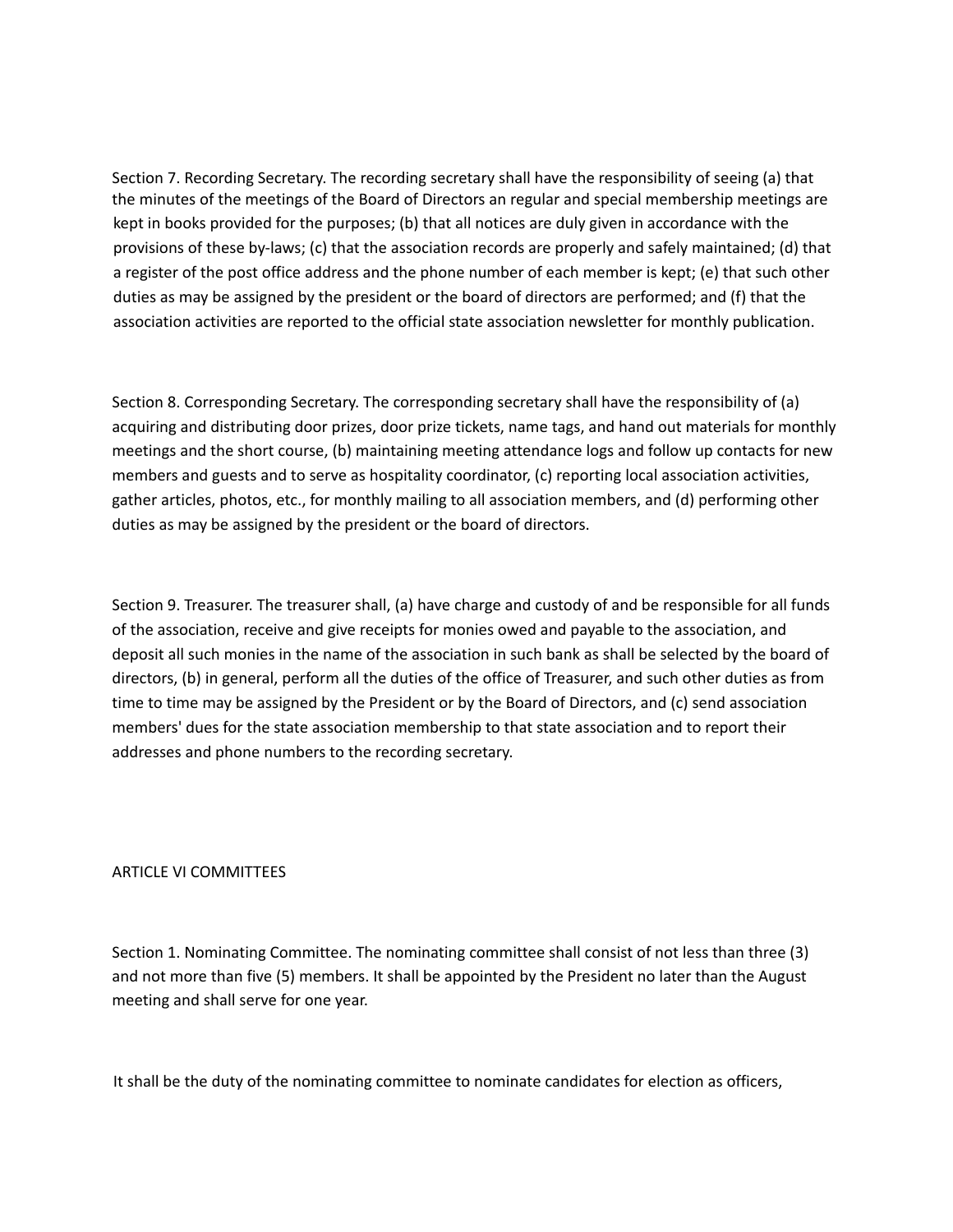members of the board of directors, and director and alternate director to the Tennessee State Beekeepers Association.

Section 2. Other Committees. The president may appoint other committees, consisting of three or more persons and may delegate to such committees such responsibilities and authority as deemed necessary.

## ARTICLE VII FISCAL MATTERS

Section 1. Fiscal Year. The fiscal year of the association shall begin on January and shall end the following December 31st.

# ARTICLE VIII GOOD NEIGHBOR POLICY

Section 1. A good neighbor policy shall be recommended as the minimum standards for beekeeping in urban areas by members of the association.

## ARTICLE IX AMENDMENTS

Section 1. The by-laws may be amended at any annual, regular, or special membership meeting of the association.

A copy of proposed amendments shall be provided members in advance of such meeting in which amendments shall be considered. A majority vote of the members present is required for adopting, amending or replacing these by-laws.

## ARTICLE X SALE EVENTS

Section 1. The President of MABA will be the contact person for all sale events. No other member will assume the responsibility for these contacts. Once the contacts, contracts, and arrangements have been finalized, the President will appoint a Chairperson, or Chairpersons, to carry out the necessary activities required in such events in the best interest of the Association.